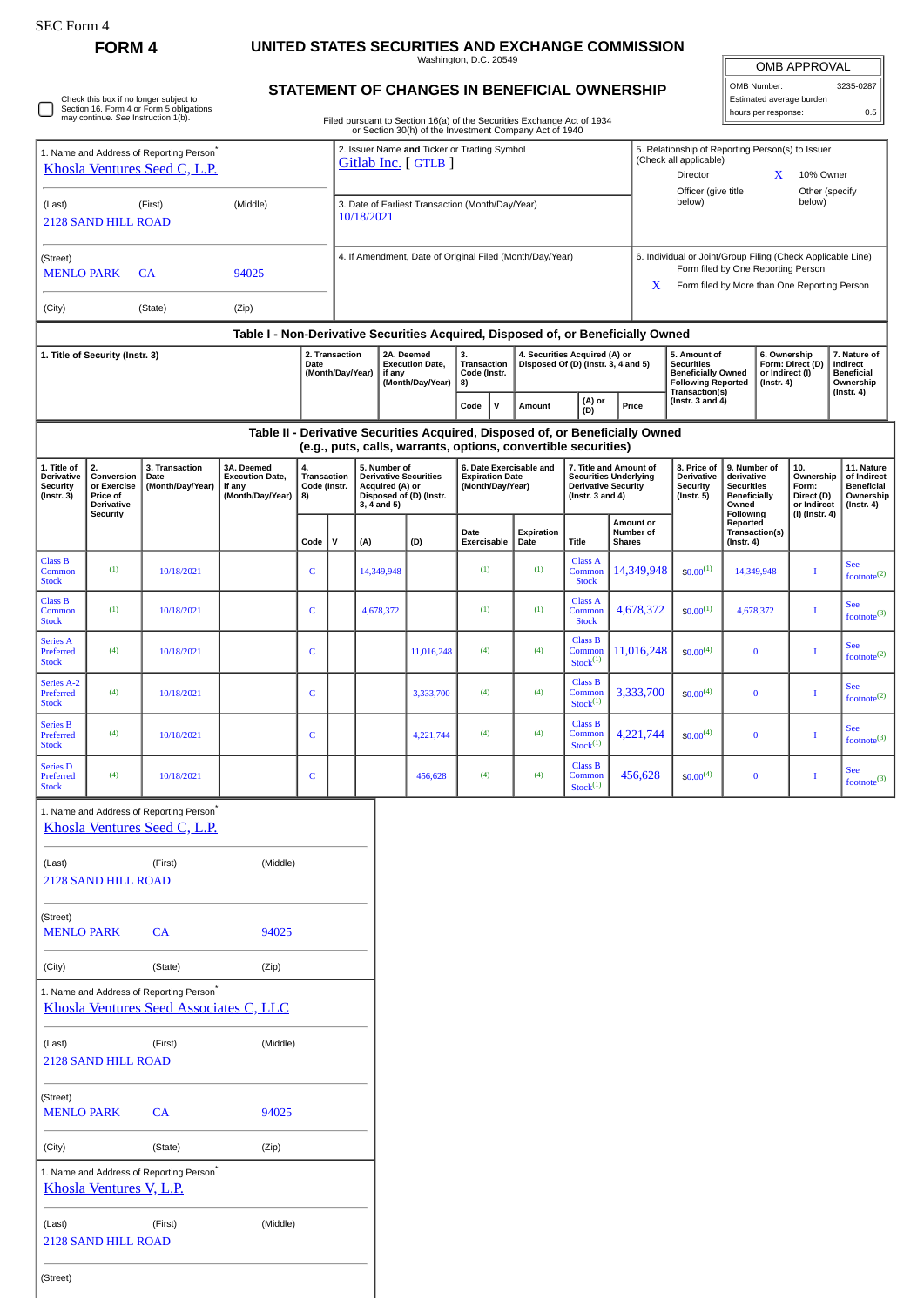| <b>MENLO PARK</b>                                                                                | CA      | 94025    |
|--------------------------------------------------------------------------------------------------|---------|----------|
| (City)                                                                                           | (State) | (Zip)    |
| 1. Name and Address of Reporting Person <sup>*</sup><br><b>Khosla Ventures Associates V, LLC</b> |         |          |
| (Last)<br><b>2128 SAND HILL ROAD</b>                                                             | (First) | (Middle) |
| (Street)<br>MENLO PARK CA                                                                        |         | 94025    |
| (City)                                                                                           | (State) | (Zip)    |
| 1. Name and Address of Reporting Person <sup>*</sup><br><b>VK Services, LLC</b>                  |         |          |
| (Last)<br>2128 SAND HILL ROAD                                                                    | (First) | (Middle) |
| (Street)<br>MENLO PARK CA                                                                        |         | 94025    |
| (City)                                                                                           | (State) | (Zip)    |
| 1. Name and Address of Reporting Person <sup>®</sup><br><b>KHOSLA VINOD</b>                      |         |          |
| (Last)<br><b>2128 SAND HILL ROAD</b>                                                             | (First) | (Middle) |
| (Street)<br><b>MENLO PARK</b>                                                                    | CA      | 94025    |
| (City)                                                                                           | (State) | (Zip)    |

## **Explanation of Responses:**

1. Each share of the Issuer's Class B Common Stock is convertible into one share of the Issuer's Class A Common Stock at any time and will convert automatically upon certain transfers and upon the earlier of (i) ten years outstanding, and (iv) the date specified by a vote of the holders of two-thirds of the then outstanding shares of Class B Common Stock.

2. Consists of securities held of record by Khosla Ventures Seed C, L.P. ("KV Seed C"), of which Khosla Ventures Seed Associates C, L.LC ("KVA Seed C") is the general partner. Vinod Khosla is the managing member of VK<br>Serv to the extent of his or its respective pecuniary interests therein, and the inclusion of these securities in this report shall not be deemed an admission of beneficial ownership of the reported securities for purposes of S for any other purposes.

3. Consists of securities held of record by Khosla Ventures V, L.P. ("KV V"), of which Khosla Ventures Associates V, LLC ("KVA V") is the general partner. Vinod Khosla is the managing member of VK Services, which is the so

4. Each share of Series A Preferred Stock, Series A-2 Preferred Stock, Series B Preferred Stock and Series D Preferred Stock (together, the "Preferred Stock") automatically converted into one share of the Issuer's Class B on Stock immediately prior to the closing of the IPO. The Preferred Stock had no expiration date

## **Remarks:**

/s/ John J. Demeter, as attorney in fact for Vinod Khosla, as Managing Member of VK Services, LLC, in its capacity as Manager of Khosla Ventures Seed 10/18/2021 Associates C, LLC, in its capacity as general partner of Khosla Ventures Seed C, L.P. /s/ John J. Demeter, as attorney in fact for Vinod Khosla, as Managing Member of VK Services, LLC, in its capacity as Manager of Khosla Ventures Seed Associates C, LLC 10/18/2021 /s/ John J. Demeter, as attorney in fact for Vinod Khosla, as Managing Member of VK Services, LLC, in its capacity as <br>Management Klassle Mentures 10/18/2021 Manager of Khosla Ventures Associates V, LLC, in its capacity as general partner of Khosla Ventures V, L.P. /s/ John J. Demeter, as attorney in fact for Vinod Khosla, as Managing Member of VK Services, LLC, in its capacity as Manager of Khosla Ventures Associates V, LLC 10/18/2021 /s/ John J. Demeter, as attorney in 10/18/2021fact for Vinod Khosla, as